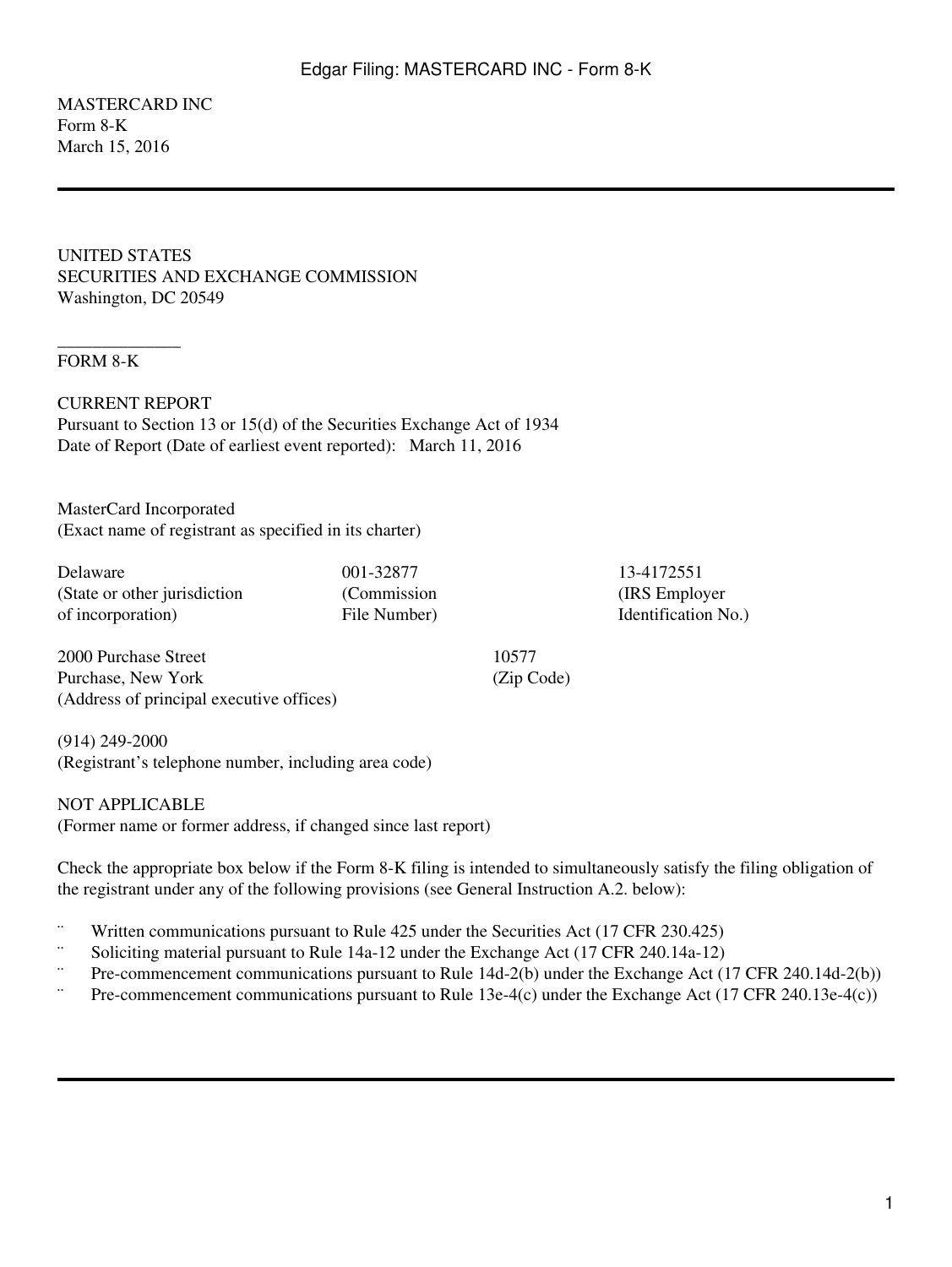## Edgar Filing: MASTERCARD INC - Form 8-K

Item 8.01. Other Events.

MasterCard Incorporated (the "Company") announced today that the individual listed below entered into a pre-arranged stock trading plan to sell a limited amount of the Company's shares of Class A common stock, par value \$0.0001 per share (the "Class A common stock"), for personal financial management purposes, designed to comply with Rule 10b5-1 of the Securities Exchange Act of 1934, as amended, and the Company's insider trading policies regarding stock transactions (a "10b5-1 Plan"). This 10b5-1 Plan provides for the sale of specified share amounts with the securities listed below at specified market prices, subject to certain limitations, as follows:

| Name           | Title                              | Type of Securities | Earliest Sale Date | Latest Sale Date |
|----------------|------------------------------------|--------------------|--------------------|------------------|
| Andrea Forster | Corporate Controller Stock Options |                    | May 10, 2016       | February 1, 2017 |

Ms. Forster's 10b5-1 Plan may terminate sooner in accordance with its terms.

Ms. Forster is subject to the Company's executive stock ownership guidelines whereby she is encouraged to hold at least one times her base salary in stock. For purposes of the stock ownership guidelines, shares of Class A common stock held directly or indirectly are included; however, unvested restricted stock units or performance stock units and unexercised stock options held are excluded.

Transactions made under this 10b5-1 Plan will be disclosed publicly through filings with the U.S. Securities and Exchange Commission. Except as may be required by law, the Company does not undertake to report on specific Rule 10b5-1 pre-planned stock trading plans of Company officers, nor to report modifications or terminations of the above-described 10b5-1 Plan or the plan of any other individual.